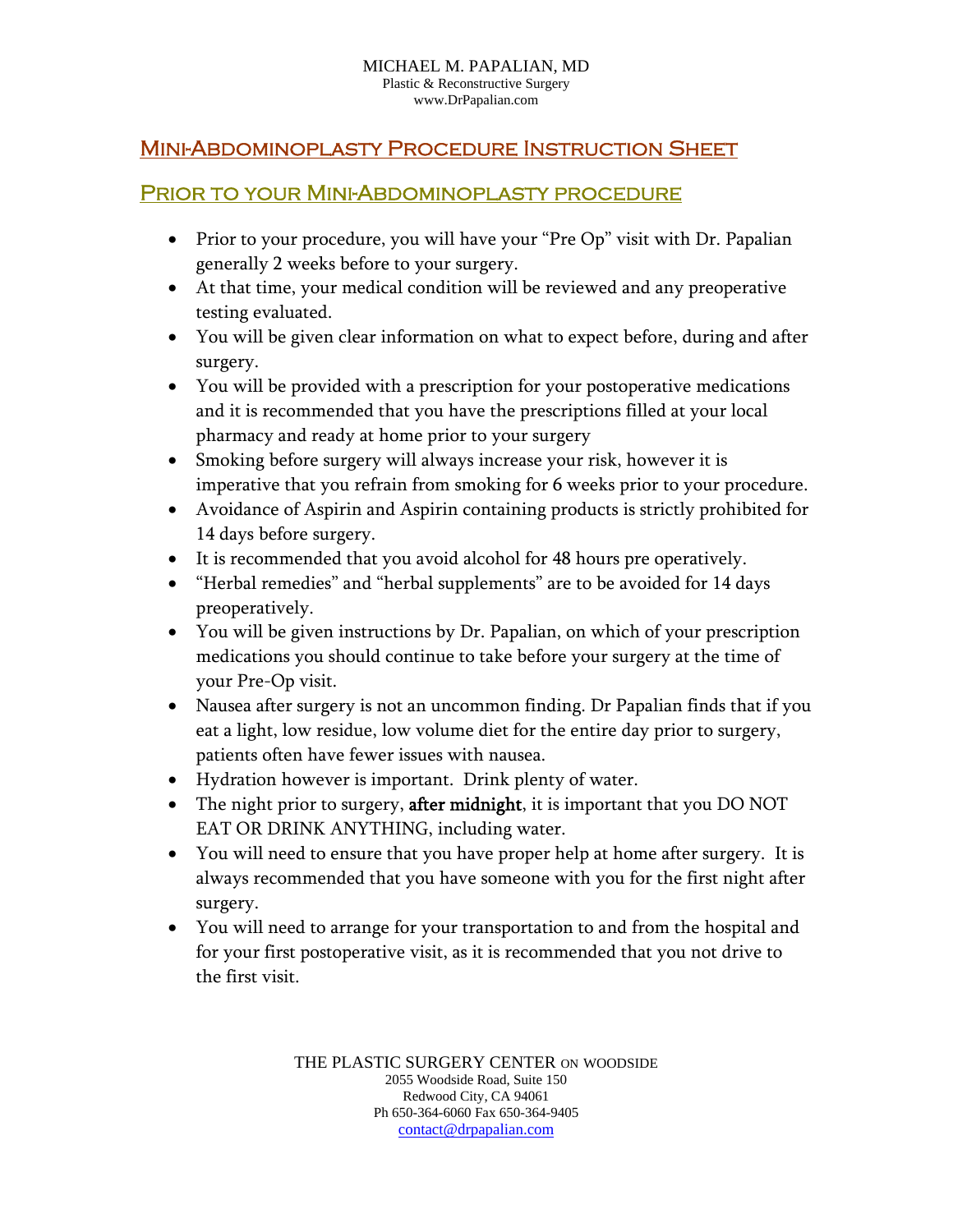- Surgery, while anxiety provoking, should be a controlled fulfilling experience. You will be provided with all the information needed to ensure you are prepared and "ready" for your procedure.
- Dr Papalian will guide you "each step of the way" and ensure that you are comfortable with your progress
- You should ask questions and feel free to contact the office if you need any information. Please discuss your need to take time off work with Dr. Papalian who will help coordinate any paperwork with you.

# Your Mini-Abdominoplasty Surgery Day

- After midnight the night before surgery, it is important that you DO NOT TO EAT OR DRINK anything, including water.
- It is best to wear clothes that are easy to slip on. A top that is either a front zipper or button is recommended
- Your procedure will be performed as an outpatient at the Plastic Surgery Center in Palo Alto.
- Your procedure will typically be performed under General Anesthesia. There are certain procedures that can be performed under local anesthesia with sedation. Dr. Papalian will discuss this with you at the time of your pre-op visit.
- After your procedure, you will spend time recovering in the facility. There is no defined time for discharge. The facility staff will ensure that you are ready to go home before you are discharged.
- After surgery you will be placed into an abdominal binder.
- In most Mini-Abdominoplasty procedures, a post-operative "drain" is utilized. Proper instructions will be given to you regarding drain care.
- You will need transportation home from the facility.
- After surgery you may resume your routine prescription medications.
- You should not remove the binder and dressings the first night. Dr. Papalian will remove the outer dressings in the office the first postoperative day. Do not get your dressings wet until after your first visit.

THE PLASTIC SURGERY CENTER ON WOODSIDE 2055 Woodside Road, Suite 150 Redwood City, CA 94061 Ph 650-364-6060 Fax 650-364-9405 contact@drpapalian.com